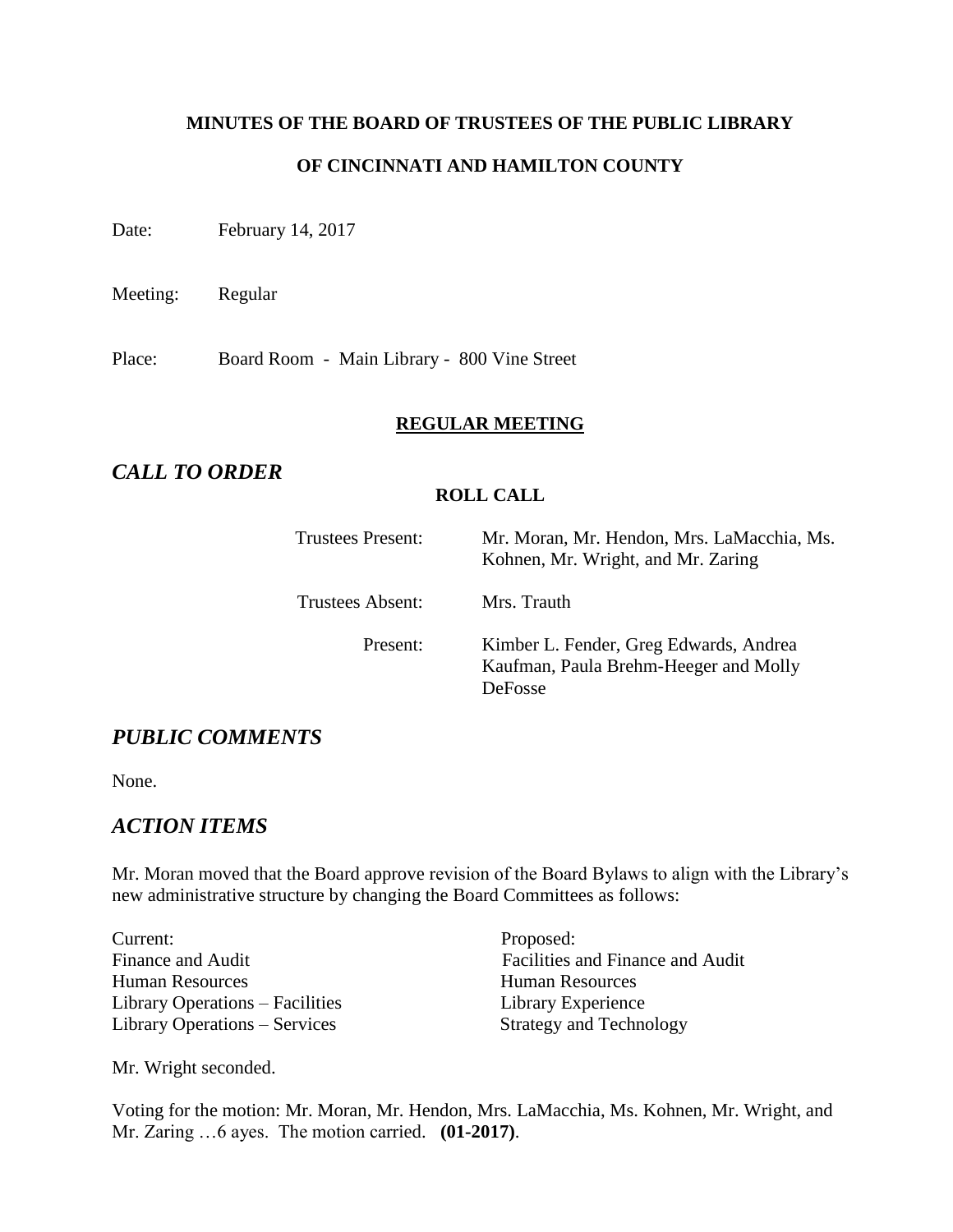Mr. Moran moved that the Board release the Fiscal Officer of personal liability related to the theft of a people counter device at the Avondale Branch on January 26, 2017 (a police report has been filed).

Mr. Wright seconded.

Voting for the motion: Mr. Moran, Mr. Hendon, Mrs. LaMacchia, Ms. Kohnen, Mr. Wright, and Mr. Zaring …6 ayes. The motion carried. **(02-2017)**.

Mr. Wright moved that the Board approve/confirm the following Finance and Audit Committee items:

- The authorization to transfer \$2 million included in the 2017 Appropriations established in December 2016 from the General Fund to the Building & Repair Fund.
- Adjustments to year-end fund balance reported to the County. The adjustments were favorable.
- A revision to the estimated resources for 2017 submitted to the County increasing miscellaneous revenue by \$447,857.91 and decreasing PLF revenue by the same amount as a result of a late revision to the PLF estimate from the State.
- Waiver of a pre audit conference for the audit for 2016 will be performed by the Auditor of State's Office. The audit is scheduled to begin later in February.

Mrs. LaMacchia seconded.

Voting for the motion: Mr. Moran, Mr. Hendon, Mrs. LaMacchia, Ms. Kohnen, Mr. Wright, and Mr. Zaring …6 ayes. The motion carried. **(03-2017)**.

Mr. Wright moved that the Board approve the following Facilities Committee items:

- Upon approval from the Hamilton County Prosecutor's Office, authorized Library staff to move forward with entering into a business arrangement with Terrex Corporation, in conjunction with Messer, to identify and develop an operation center with financing secured by Terrex.
	- o Library staff will complete the evaluation of space needs by type of space for the departments being considered for the Operations Center. The needs are estimated to be 50,000 - 60,000 square feet.
	- o The departments currently under consideration for relocation to the Operations Center include:
		- All Facility Departments except Custodial Services
		- All Technology Departments
		- Cataloging and Processing
		- **Fiscal Office**
		- Human Resource Department
		- Marketing
		- Material Selection and Acquisition
		- Outreach Services
		- Shipping and Receiving
		- Sorting Department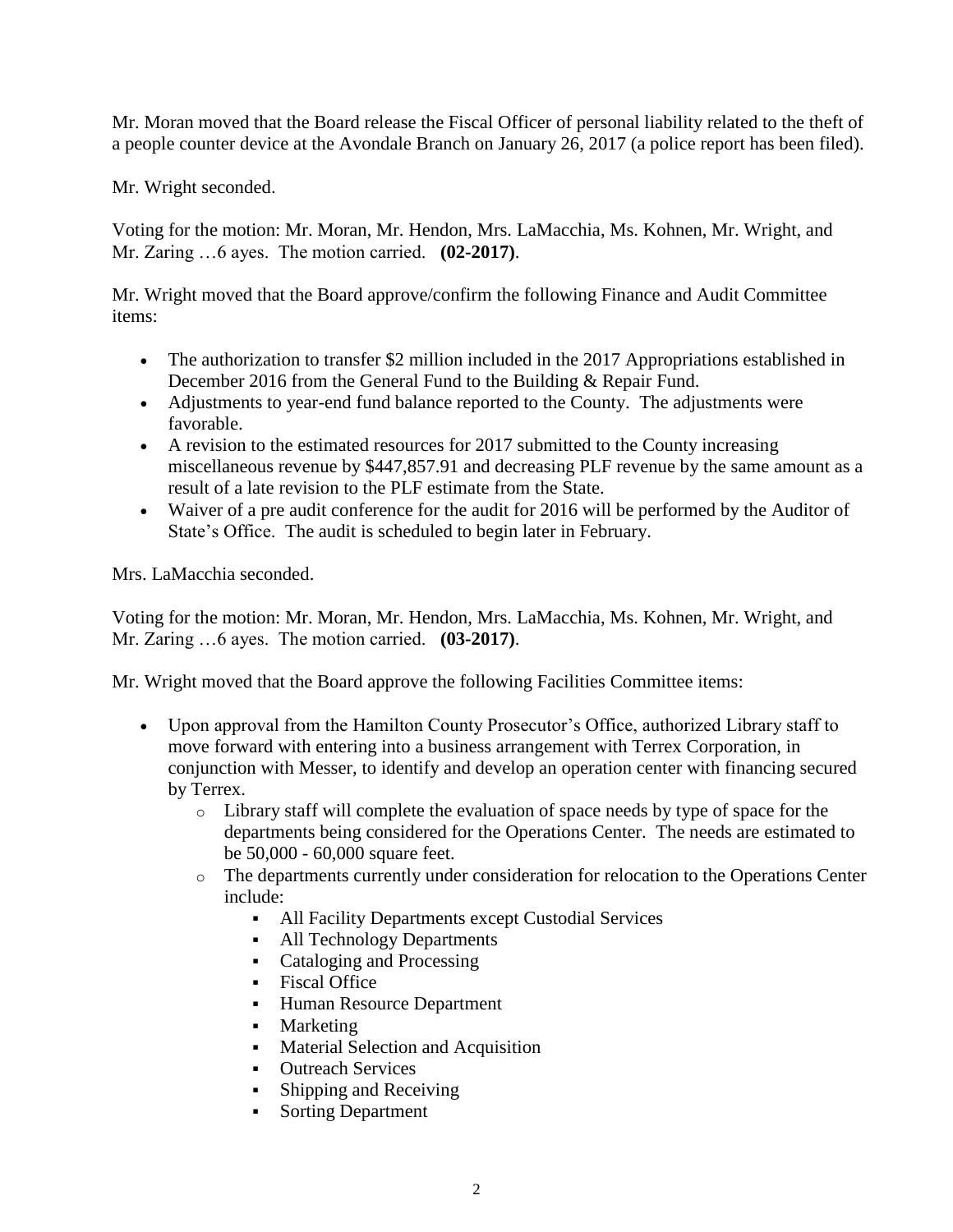- Virtual Information Center
- Approved the Green Township easement for the installation of a sidewalk in front of the branch. The Library will be compensated \$300 for use of our property.

#### **RESOLUTION OF The Board of Trustees of the Public Library of Cincinnati & Hamilton County**

WHEREAS, Green Township desires to acquire a Temporary Easement on a certain parcel or parcels of land for highway purposes on and over certain lands, owned by the Board of Trustees of the Public Library of Cincinnati & Hamilton County, and more particularly described as follows:

#### PARCEL(S): 110-T HAM 264 - 4.967 to 5.156

#### SEE EXHIBIT A ATTACHED HERETO AND BY THIS REFERENCE MADE A PART HEREOF

WHEREAS, the Board of Trustees of the Green Township, Hamilton County, Ohio has offered the sum of \$300.00 for the purchase of a Temporary Easement to said certain parcel or parcels of land.

NOW THREFORE BE IT RESOLVED by the Board of Trustees of the Public Library of Cincinnati & Hamilton County that Kimber L. Fender, shall be, and hereby duly authorized, empowered and acting as Director of the Public Library of Cincinnati & Hamilton County for the purpose of executing and delivery to Green Township all necessary instruments in effect a good and sufficient conveyance of a Temporary Easement of said certain parcel or parcels of land from the Public Library of Cincinnati & Hamilton County to the Green Township for the hereinabove mentioned consideration.

| Print Name:  |  |
|--------------|--|
| Print Title: |  |

\_\_\_\_\_\_\_\_\_\_\_\_\_\_\_\_\_\_\_\_\_\_\_\_\_\_\_\_\_\_\_\_\_\_\_\_\_\_\_\_\_

I, William J. Moran, Secretary of the Board of Trustees of the Public Library of Cincinnati & Hamilton County, hereby certify that on February 14, 2017, there was a meeting held of the Board of Trustees of the Public Library of Cincinnati & Hamilton County, at which a quorum was present; that this is a true and correct copy of a resolution adopted at said meeting, and this resolution is in full force and effect and has not been revoked.

IN WITNESS WHEREOFF, I have hereunto subscribed by signature on  $, 2017.$ 

Name and Title

Mr. Moran seconded.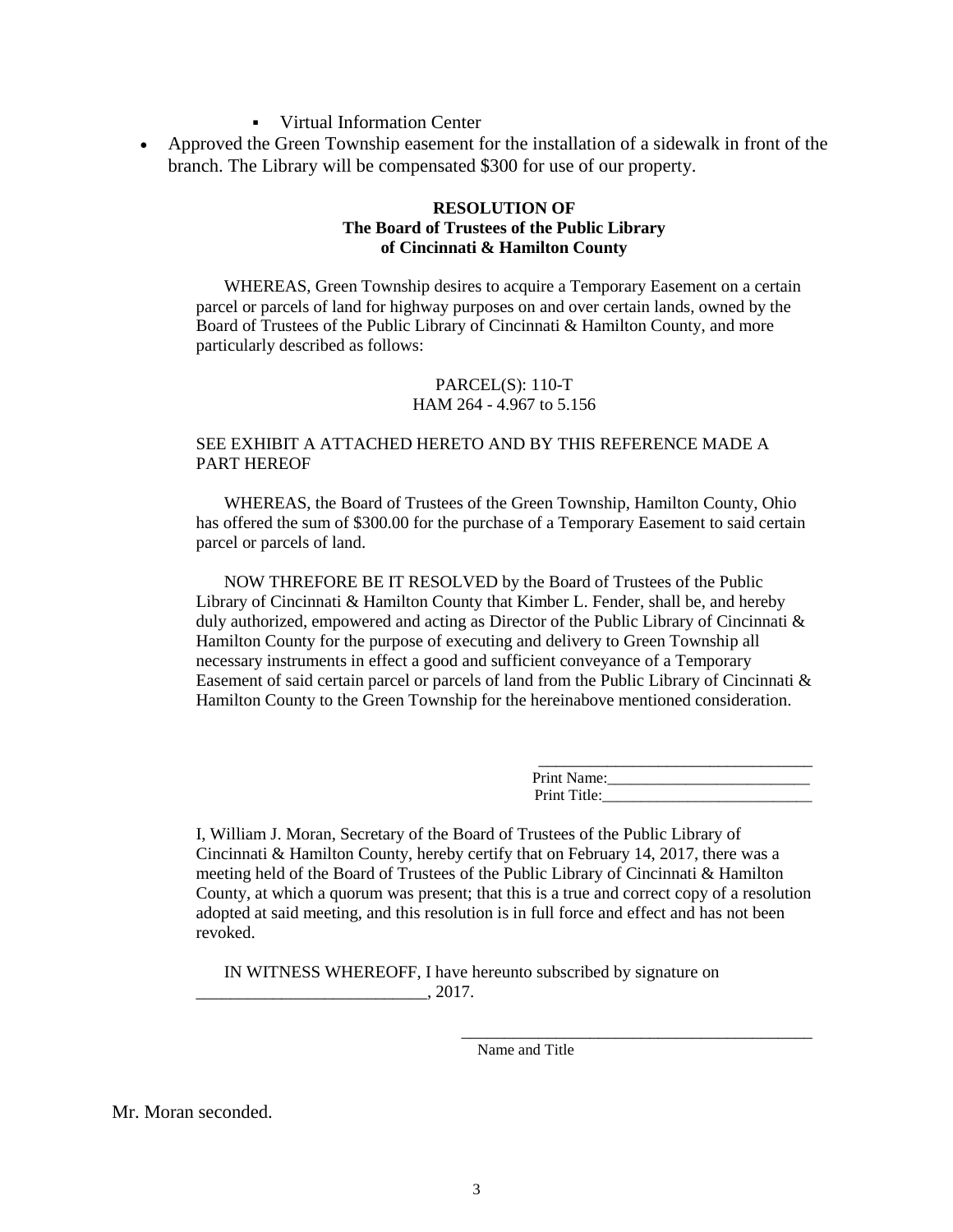Voting for the motion: Mr. Moran, Mr. Hendon, Mrs. LaMacchia, Ms. Kohnen, Mr. Wright, and Mr. Zaring …6 ayes. The motion carried. **(04-2017)**.

Mr. Wright moved that the Board approve the correct Table of Fines and Fees. An error was made when the Table of Fines and Fees was reformatted some time ago. The incorrect Table included a \$5 processing fee assessed when a customer paid for a lost item. In the corrected Table, a \$5 processing fee is assessed when a customer locates a lost item and requests a refund.

### **TABLE OF FINES AND FEES**

Effective February 14, 2017

#### **Borrowing privileges are stopped when unpaid fines & fees reach \$10.00.**

| per day, per title, maximum<br><b>OVERDUE FEES</b>     |                               |
|--------------------------------------------------------|-------------------------------|
| Juvenile & Teen material                               | 5¢, \$5.00 maximum per item   |
| Adult material                                         | 20¢, \$10.00 maximum per item |
| SearchOhio/OhioLINK material                           | 50¢, \$25.00 maximum per item |
| Fee applied to a card turned over to collection agency | \$10.00                       |

#### **FEES FOR LOST OR DAMAGED MATERIALS**

| Total Loss or Damage                  | replacement cost      |
|---------------------------------------|-----------------------|
| Process a Lost and Paid Reimbursement | \$5.00 processing fee |
| Book bindery charge                   | \$10.00               |
| Item from multi-volume set            | \$10.00               |
| <b>Audiovisual Container</b>          | \$1.00                |

#### **LIBRARY CARD FEE**

| Non-resident card; valid for one year | \$45.00 |
|---------------------------------------|---------|
|                                       |         |

#### **MEETING ROOM FEE**

| Events for purely social purposes | ` 50.UU |
|-----------------------------------|---------|
|                                   |         |

#### **SEARCHOHIO/OHIOLINK FEES**

| <b>SearchOhio</b><br>replacement fee | 525.00   |
|--------------------------------------|----------|
| <b>OhioLINK</b><br>replacement fee   | \$125.00 |

#### Mr. Moran seconded.

Voting for the motion: Mr. Moran, Mr. Hendon, Mrs. LaMachhia, Ms. Kohnen, Mr. Wright, and Mr. Zaring …6 ayes. The motion carried. **(05-2017)**.

# *INFORMATIONAL ITEMS*

### **EVA JANE ROMAINE COOMBE DIRECTOR'S REPORT**

• The successes of 2016 and provided the Board with a copy of Highlights 2016.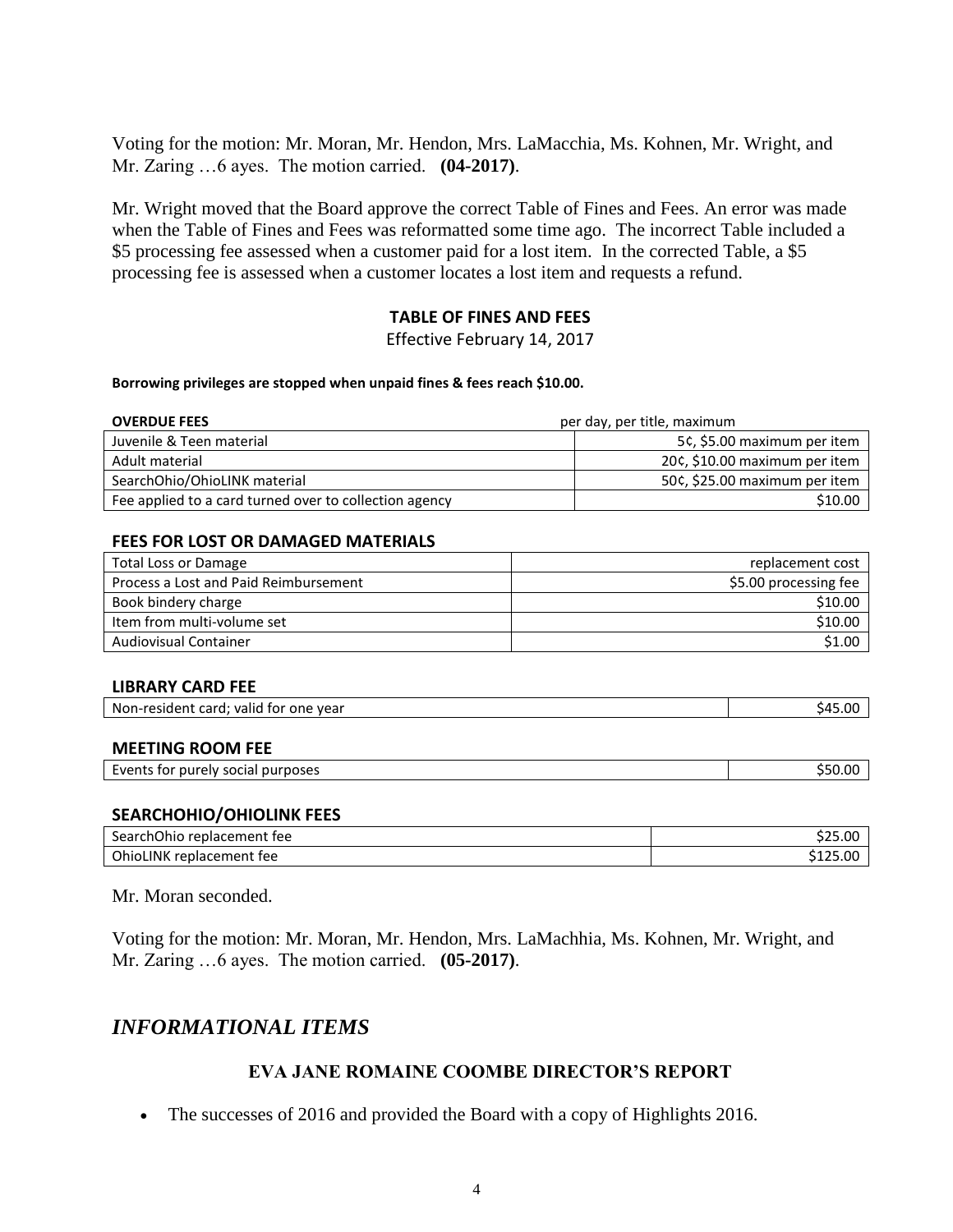- The Ohio Library Council's (OLC) annual legislative day will be held March 29.
- The American Library Association's (ALA) legislative day will be held May 1-2 in Washington, DC. Library staff will attend.
- Joseph Dehner & Noel Julnes-Dehner have been named 2017 *Difference Maker* finalists by the Cincinnati Museum Center's Duke Energy Children's Museum in recognition for their work on Summer Camp Reading. The Dehners provide monetary support for the Library's annual staff *Impact Award* and developed Summer Camp Reading to help address the needs of children who are reading below grade level. The Dehners were not selected for a Difference Maker Award.
- The Library's Staff Association has elected new officers for 2017.
	- o Stephen Headley, Reference Librarian in Genealogy & Local History, will serve as President; Paula Kutcher, Floater in Service Operations, as Vice President; Beth Thomas, Senior Library Services Assistant in TechCenter / MakerSpace as Treasurer; and Jessica Bowman, Senior Library Services Assistant Elmwood Place Branch as Secretary.
- Gov. Kasich released his FY18-19 state budget proposal, which maintains the permanent law provision calculating the Public Library Fund (PLF) at 1.66% of the General Revenue Fund (GRF) and allows the temporary PLF calculation at 1.7% of the GRF to expire on June 30, 2017.
- The Library was included in Cincinnati Business Courier's *Book of Lists* as a top Regional Attraction.
- Proceeds from the Friends Winter Warehouse Sale in January were \$25,866.
- The independent film *the public* started filming in late January. The crew has been filming Wednesday through Sunday and expects to wrap on February 23. The anticipated release date is late 2017. In addition to writer/director Emilio Estevez, *the public* stars Alec Baldwin, Jena Malone, Rhymefest, Taylor Schilling, Christian Slater, Michael K. Williams, and Jeffrey Wright, and includes many Library employees as extras.
- Highlights from our annual Customer Satisfaction Survey including:
	- o The percentage of customers using our eBranch has nearly tripled since 2010 with 22% saying they used the service in 2010 and 64% in 2016.
	- o The online catalog continues to grow as the preferred method for our customers to browse materials with 63% of respondents saying their preference is online compared to 34% in 2011.
	- o Similar to the last few years, increased availability of digital materials and print books along with easier ways to access digital materials are the top reasons our customers would use the Library more.
	- o The trend of accessing the Internet via mobile device continues to grow. Every cluster is approaching 50% with mobile as the primary method of Internet access and it is over 60% with some clusters.
	- o Our New Cardholder message series has decreased the number of new cardholders moving straight into the Occasional cluster from 58% to 46%. With a year of data, we have identified the 60-day mark as the period where a New Cardholder's activity begins to drop.
	- o For the year, our Net Promoter Score (NPS) was 75.6, down slightly from 75.9 in 2015. NPS is the percentage of customers who give us a 9 or 10 minus the customers who mark 8 or below to the question: "How likely are you to recommend the Library to others?" Last year was the first full calendar year we measured NPS. Since we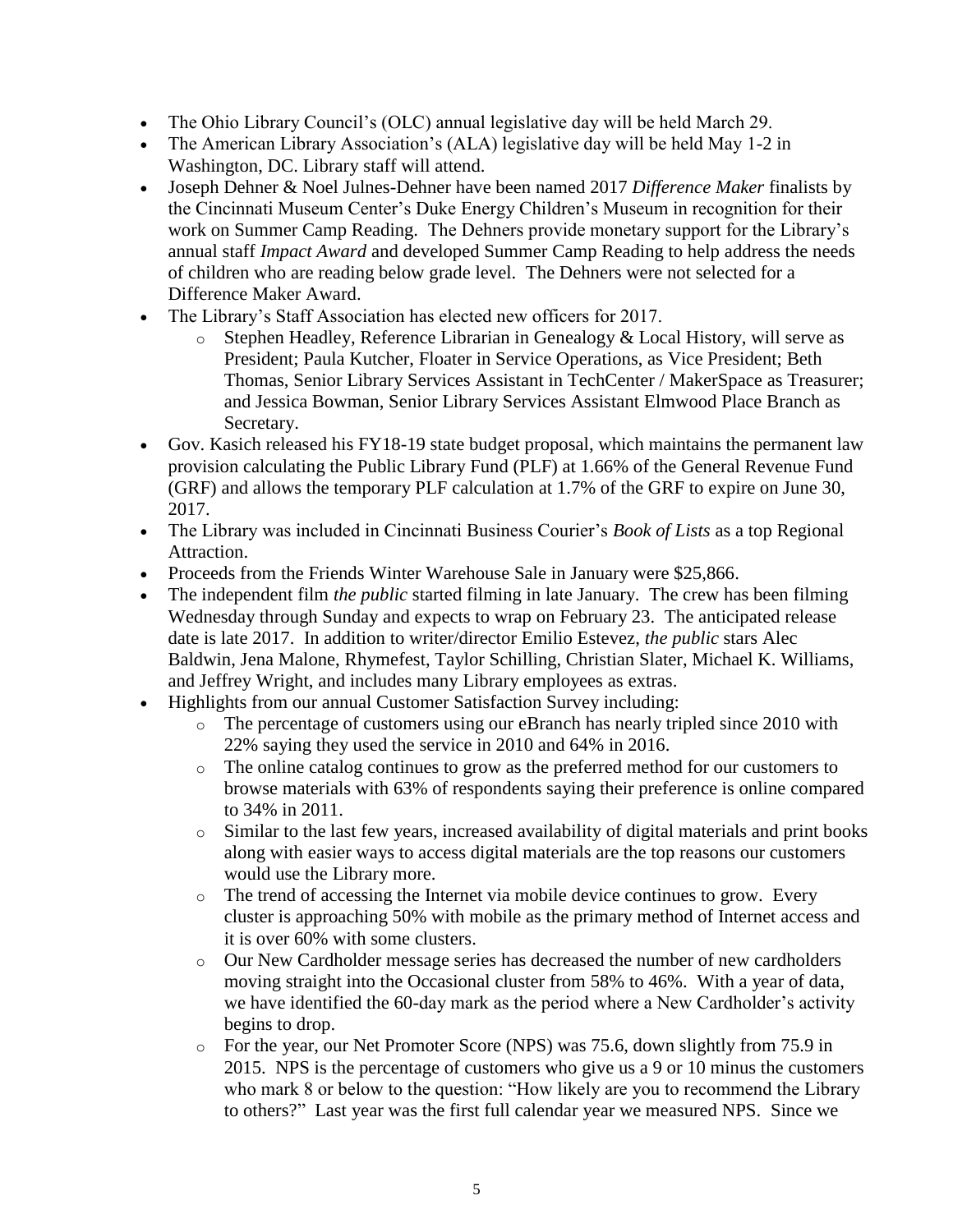began surveying weekly in September 2016, our weekly recurring NPS number is 91.9.

- o Our Market Penetration and New Cardholder Retention Rates are 50%, which is nearly 20 points higher than the median for all Savannah libraries.
- The ArtsWave Annual Community Campaign will run from February 2 through February 24. Last year, Library staff members contributed \$4,172. This year, our goal is to raise \$4,500.

# **FISCAL OFFICER'S REPORT**

Ms. DeFosse reported that:

- In late 2016, the Library began using Paycor for our payroll and HRIS solutions. We plan to implement a timekeeping solution during the second quarter of 2017.
- For 2016, the overall revenue was within 1% of the revised budget. Expenses were within less than 1% of the revised budget.

## **LIBRARY OPERATIONS – FACILITIES COMMITTEE REPORT**

Mr. Hendon reported that:

- The 2016 ongoing maintenance projects are currently underway, and 2017 ongoing maintenance project planning has started, with work anticipated to begin in the third quarter of 2017.
- Library staff has identified several existing branches that would benefit from the addition of quiet study rooms. The plan is to start with Green Township and complete four others over the next few months.
- The Groesbeck branch will serve as a polling location for the 2017 primary and general elections.

## **LIBRARY OPERATIONS – SERVICES COMMITTEE REPORT**

Mr. Moran introduced Jennifer Weikert, Greenhills Branch Manager.

Jennifer Weikert shared that the new Greenhills location offers improvements such as ADA accessibility, more computers, comfortable seating, charging stations, study rooms, and expanded children and teen areas. Jennifer shared that the staff is expanding technology classes and creating mixed age and family events. The community of Greenhills has been very pleased with the new location.

Mr. Moran reported that:

Effective March 1, two new card types are being created: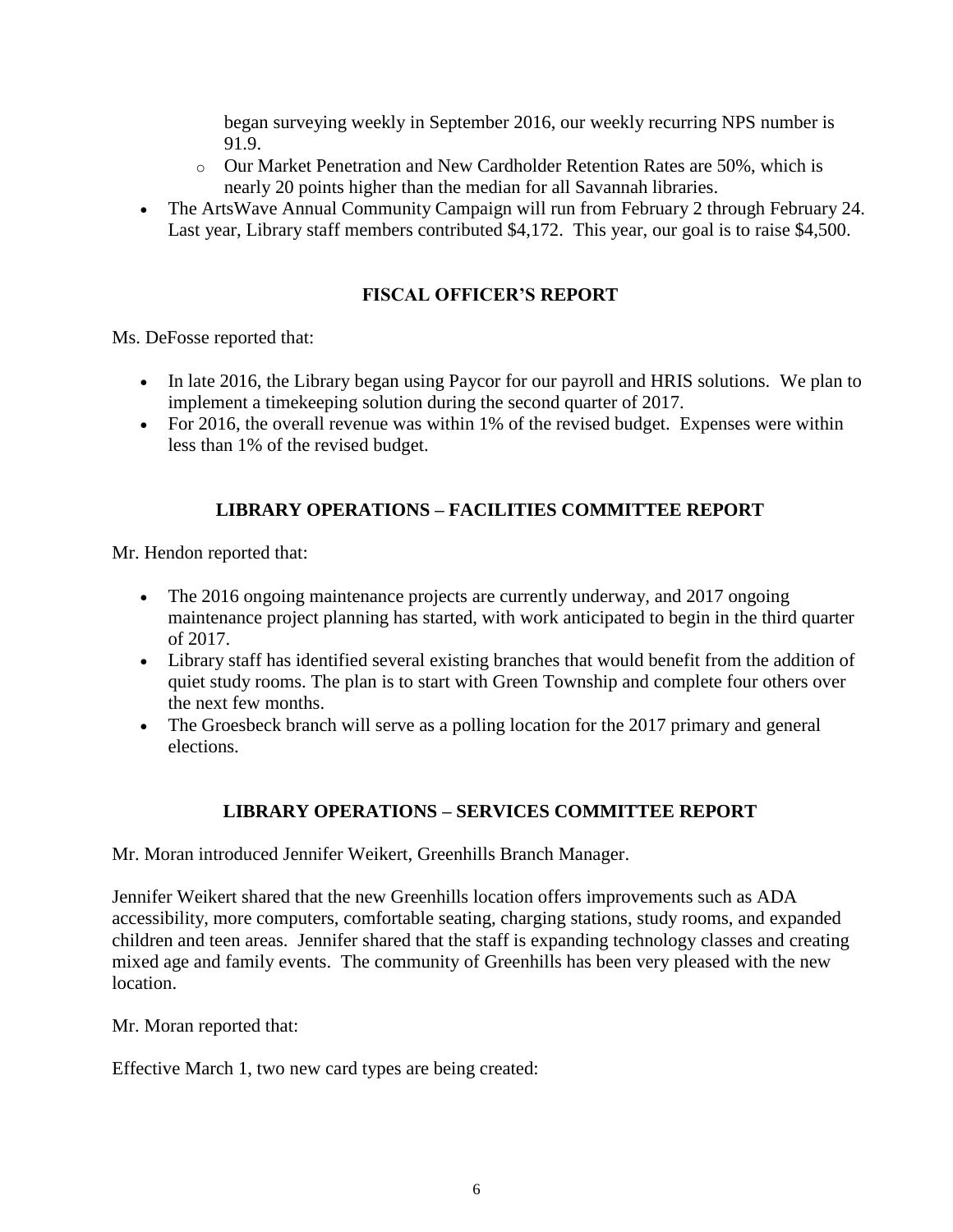- An Adult-Only card, which will act like Teen-Only and Child-Only cards, allowing customers to borrow up to seven print items without incurring fines.
- A Military Card, designed for any service members currently deployed or being deployed, allowing access to the Library's digital collections.

The guidelines for Educator cards will be expanded to include adult daycare workers.

Staff is working with the Children's Hunger Alliance to bring after school snack service to five branch locations beginning in March: Avondale, College Hill, Price Hill, Pleasant Ridge and Walnut Hills. The goal is to expand the snack program to more sites.

In December, the Hamilton County Genealogical Society donated \$15,850 for the purchase of a professional grade scanner.

Upcoming events and exhibits include:

- The Macy's Arts Sampler on Saturday, February 18.
- Read Across America at the Cincinnati Museum Center on Saturday, February 25, from 10 a.m. to 4 p.m.
- Teen Tech Week from March 5-11. This year's theme is "Be the Source of Change."
- The Main Library will host the 35th Annual St. Patrick's Day Celebration on Friday, March 17, at 11:45 a.m.
- Poetry in the Garden series will take place on Tuesday evenings in April in the Popular Library Lounge, and the Library will host the  $15<sup>th</sup>$  annual Teen Poetry Contest in honor of National Poetry Month.
- Published writers from Hamilton County will be recognized for their literary contributions during Ohioana 2017 at the Main Library Sunday, April 2 from 1:30-4 p.m.
- The Main Library is once again a venue for CANstruction, a global anti-hunger project featuring sculptures of canned goods, which will be on display in April.

# **STRATEGY AND TECHNOLOGY**

Ms. Brehm-Heeger reported that:

The Library has received a "SuperOutreachPartner" award from the Southwest Ohio Region Workforce Investment Board (SWORWIB) in recognition of the *Job and Career Readiness* series. Additional presentations of the *Job and Career Readiness* series are being offered at the College Hill and Groesbeck branches. A new 7-week *Breaking Barriers* workshop series will begin in February at the Mt. Healthy and North Central branches. Mr. Wright requested that Staff share this program with River City.

We are partnering with the Cincinnati Metropolitan Housing Authority to plan three events at Housing Authority sites in 2017 that will include library card sign-up, storytime activities and the distribution of books provided by the National Book Foundation.

We will form a Strategic Plan Implementation Team to engage staff with our newly-introduced Strategic Plan. The Team will take the lead in supporting our goals and objectives and in communicating with peers and coworkers about the Strategic Plan.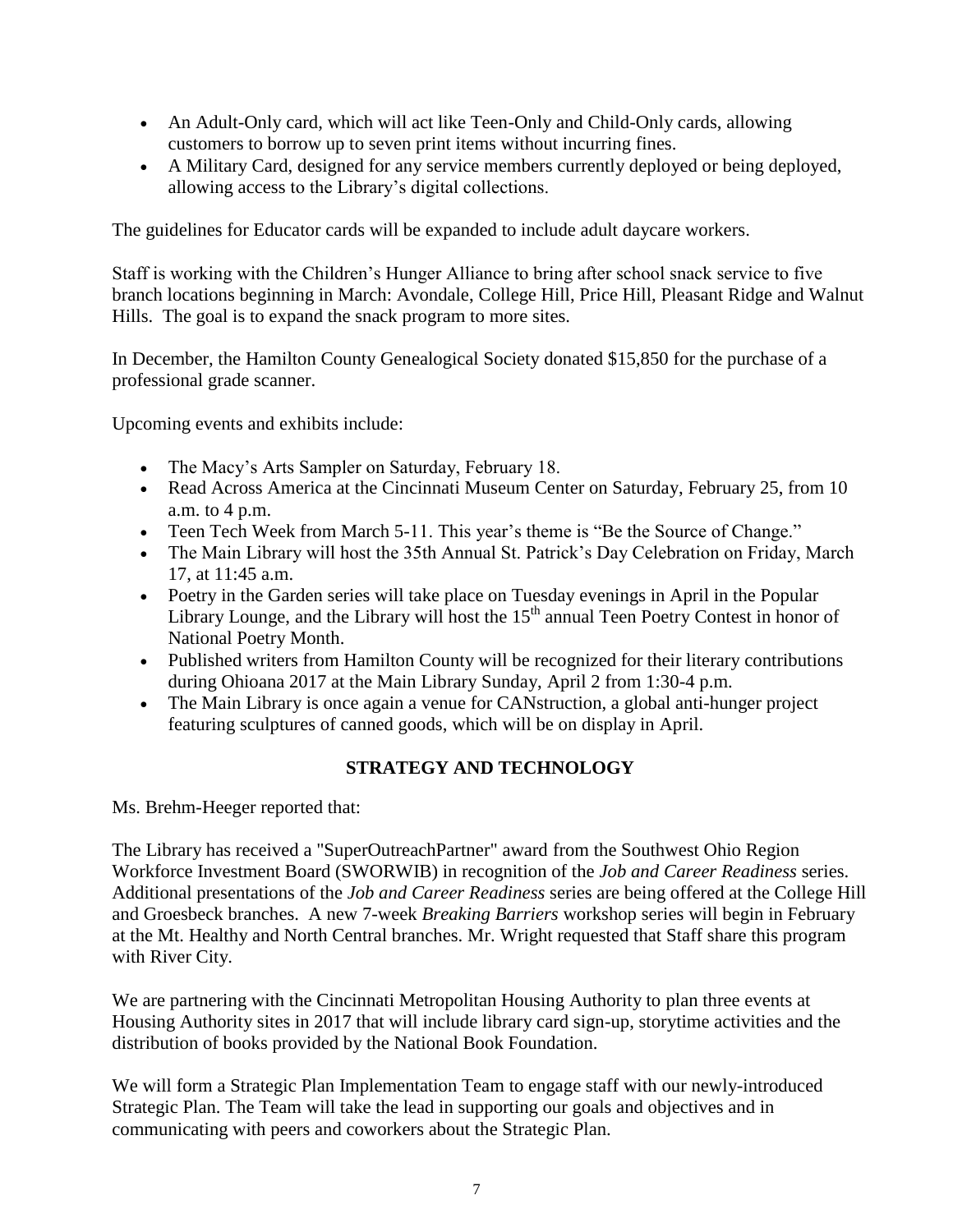The Library is in discussions with *Cincinnati Works* to establish a partnership at the North Central Branch.

As of February 15, customers at all locations will be able to utilize self check-in when returning materials.

In partnership with Iron Yard, an area coding school, we will offer two new series: *Coding with Scratch* for 8-13 year-olds at the Children's Learning Center in February and *Coding with HTML* for 13-18 year-olds at TeenSpot in March.

We are adding to our technology offerings:

- Wall-mounted charging stations compatible with a variety of mobile devices were installed earlier this month at the Mt. Washington and Pleasant Ridge branches.
- A *Laptop Anytime* dispenser that provides full function laptops for checkout and in-building use will be installed at the Walnut Hills branch later this month. Security features of the dispenser include ILS integration for tracking customer checkout and a built-in camera that takes a photo when a device is dispensed.

# *CONSENT AGENDA ITEMS*

Mr. Moran moved the Board approve the consent agenda as follows:

- Minutes of the Annual Meeting held December 13, 2016.
- Minutes of the Regular Meeting held December 13, 2016.
- Investment Report (summary of invested balances) as of December 31, 2016 and January 31, 2017.
- $\bullet$

### **Investment Report**

|                               | Amount          | Amount          |  |
|-------------------------------|-----------------|-----------------|--|
|                               | 12/31/2016      | 1/31/2017       |  |
|                               |                 |                 |  |
| <b>Fifth Third Investment</b> |                 |                 |  |
| General Fund                  | \$1,000,000.00  | \$1,000,000.00  |  |
| Building and Repair           | 750,000.00      | 750,000.00      |  |
|                               | \$1,750,000.00  | \$1,750,000.00  |  |
| <b>Operating Account</b>      |                 |                 |  |
| General Fund                  | \$16,593,871.74 | \$15,067,114.12 |  |
| Insurance/Indemnification     | 230,000.00      | 230,000.00      |  |
| Special Revenue Funds         | 334,388.15      | 403,105.11      |  |
| Building and Repair           | 5,058,072.69    | 5,052,046.01    |  |
| <b>Permanent Trust Funds</b>  | 1,390,890.24    | 1,382,545.83    |  |
|                               | \$23,607,222.82 | \$22,134,811.07 |  |
| <b>STAR Ohio</b>              |                 |                 |  |
| Building and Repair           | 1,053,100.89    | 1,053,782.82    |  |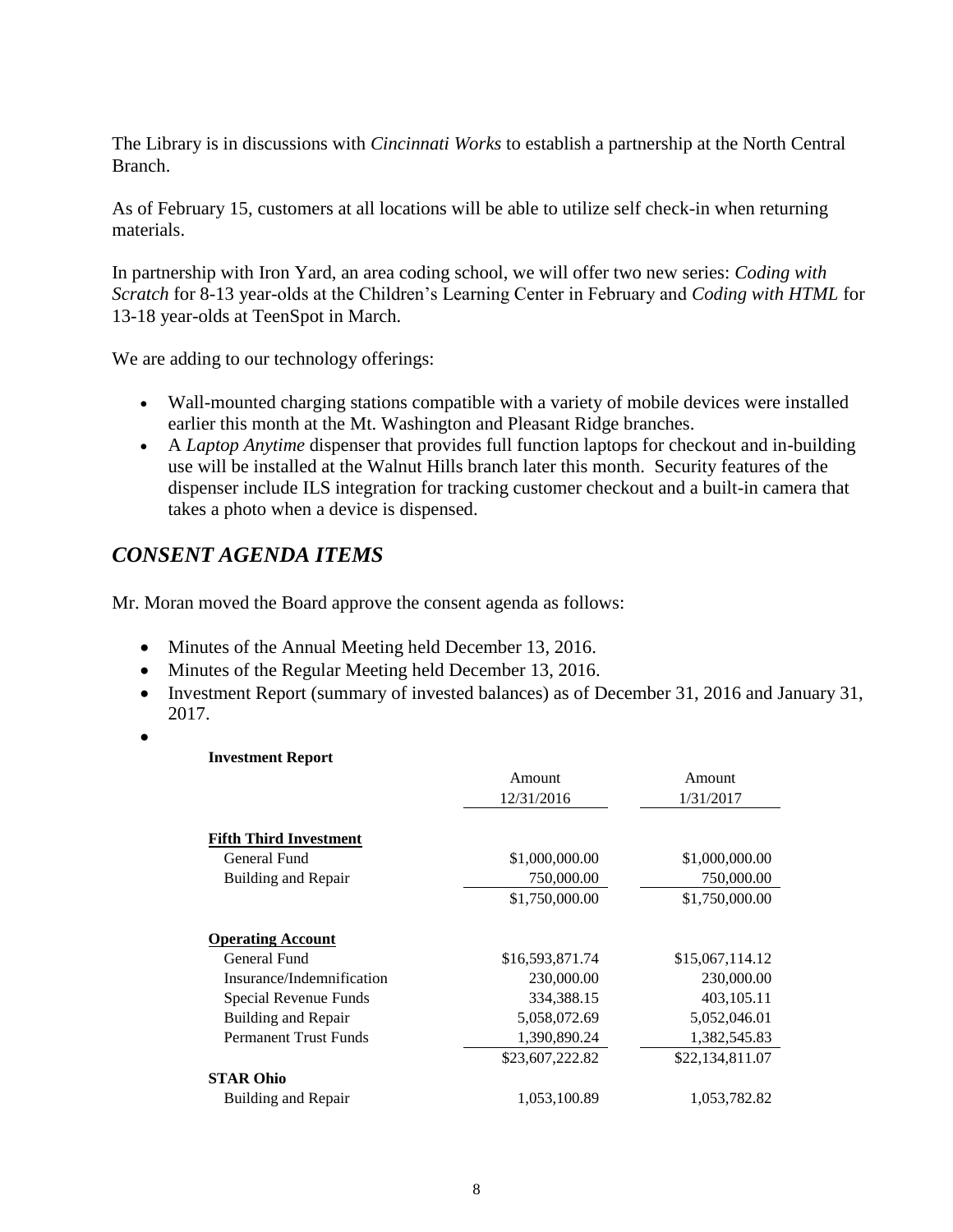| <b>Managed Investments (Trust)</b><br>Funds): |                 |                 |
|-----------------------------------------------|-----------------|-----------------|
| Permanent Trust Funds                         | \$6,743,831.00  | \$6,743,831.00  |
| <b>GRAND TOTAL</b>                            | \$33,154,154,71 | \$31,682,424.89 |

- Monthly Financial Reports for the periods ending December 31, 2016 and January 31, 2017.
- Personnel Change Report reflects changes through January 28, 2017.

| <b>ACTION</b> |                                             | <b>POSITION TITLE</b>                         | <b>FTE</b> | <b>EMPLOYEE NAME</b>       | <b>EFFECTIVE</b><br><b>DATE</b> |
|---------------|---------------------------------------------|-----------------------------------------------|------------|----------------------------|---------------------------------|
| Appointment   | <b>AGENCY</b><br><b>Walnut Hills Branch</b> | Library Services Assistant                    | 0.50       | Powell, Megan Nicole       | 11/20/2016                      |
| Appointment   | Techcenter / Makerspace                     | Senior Library Services<br>Assistant          | 0.50       | Browne, Daniel S           | 11/20/2016                      |
| Appointment   | Groesbeck Branch                            | <b>Student Shelver</b>                        | 0.30       | Day, Ellie Ann             | 11/20/2016                      |
| Appointment   | Delhi Township Branch                       | Library Services Assistant                    | 0.50       | Lindenschmidt, Laura Marie | 11/20/2016                      |
| Appointment   | <b>Loveland Branch</b>                      | <b>Student Shelver</b>                        | 0.30       | McConaghy, Reagan Leigh    | 11/20/2016                      |
| Appointment   | Marketing                                   | <b>Internal Communications</b><br>Coordinator | 1.00       | Schreiner, Elizabeth Leigh | 11/20/2016                      |
| Appointment   | <b>Circulation Services</b>                 | Library Services Assistant                    | 0.50       | Kroener, Kelly Lynn        | 01/01/2017                      |
| Appointment   | Sharonville Branch                          | <b>Library Services Assistant</b>             | 0.50       | Nunn, Lisa                 | 01/15/2017                      |
| Appointment   | Information & Reference<br>Dept             | <b>Senior Library Services</b><br>Assistant   | 0.50       | Holt, Chaille Brook        | 01/15/2017                      |
| Appointment   | Norwood Branch                              | <b>Library Services Assistant</b>             | 0.50       | Lord, Erin                 | 01/15/2017                      |
| Appointment   | Greenhills Branch                           | Library Services Assistant                    | 0.60       | Wolke, Lora Elizabeth      | 01/15/2017                      |
| Appointment   | Shipping & Receiving                        | <b>Truck Driver</b>                           | 1.00       | Ewing, Robert              | 01/15/2017                      |
| Appointment   | Maintenance Services                        | Electrician                                   | 1.00       | Brown, Joshua Duane        | 12/04/2016                      |
| Appointment   | North Central Branch                        | Library Services Assistant                    | 0.50       | Egeland, Mary M            | 12/04/2016                      |
| Appointment   | Reading Branch                              | Library Services Assistant                    | 0.50       | Theurer, Riley M           | 12/04/2016                      |
| Appointment   | Safety & Security<br>Services               | Security Guard/Operator                       | 1.00       | Bailey, Warnetta Denise    | 01/01/2017                      |
| Appointment   | <b>Groesbeck Branch</b>                     | Homework Help Aide                            | 0.30       | Berns, Molly Beth          | 01/01/2017                      |
| Appointment   | Westwood Branch                             | <b>Library Services Assistant</b>             | 0.50       | Colvin, Gayle L            | 01/01/2017                      |
| Appointment   | Anderson Branch                             | <b>Library Services Assistant</b>             | 1.00       | Taylor, Lindsay Marie      | 11/20/2016                      |
| Appointment   | <b>Loveland Branch</b>                      | <b>Student Shelver</b>                        | 0.30       | Hoevenaar, Rebecca Jean    | 11/20/2016                      |
| Appointment   | Delhi Township Branch                       | Library Services Assistant                    | 0.50       | Fluegeman, Mariele Rose    | 11/20/2016                      |
| Appointment   | Information & Reference<br>Dept             | <b>Senior Library Services</b><br>Assistant   | 0.50       | Brown, Bethany J           | 01/15/2017                      |
| Change        | Walnut Hills Branch                         | <b>Library Services Assistant</b>             | 0.60       | Keebler, Sara              | 11/20/2016                      |
| Change        | <b>Bond Hill Branch</b>                     | Teen Librarian                                | 0.50       | McCune, Carolyn K          | 12/04/2016                      |
| Change        | <b>Circulation Services</b>                 | Library Services Assistant                    | 0.60       | Foote, Heidi D             | 12/18/2016                      |
| Change        | Groesbeck Branch                            | <b>Library Services Assistant</b>             | 1.00       | Richter, Michael S         | 01/01/2017                      |
| Change        | Sharonville Branch                          | Library Services Assistant                    | 0.60       | Switzer, Deborah C.        | 01/01/2017                      |
| Change        | Techcenter / Makerspace                     | <b>Senior Library Services</b><br>Assistant   | 0.60       | Skaggs, Iain R             | 01/15/2017                      |
| Change        | Sorting & Materials<br>Retrieval            | Page                                          | 1.00       | Wallpe, Taylor             | 01/15/2017                      |
| Change        | <b>Loveland Branch</b>                      | <b>Library Services Assistant</b>             | 0.50       | Kier, Victoria             | 11/20/2016                      |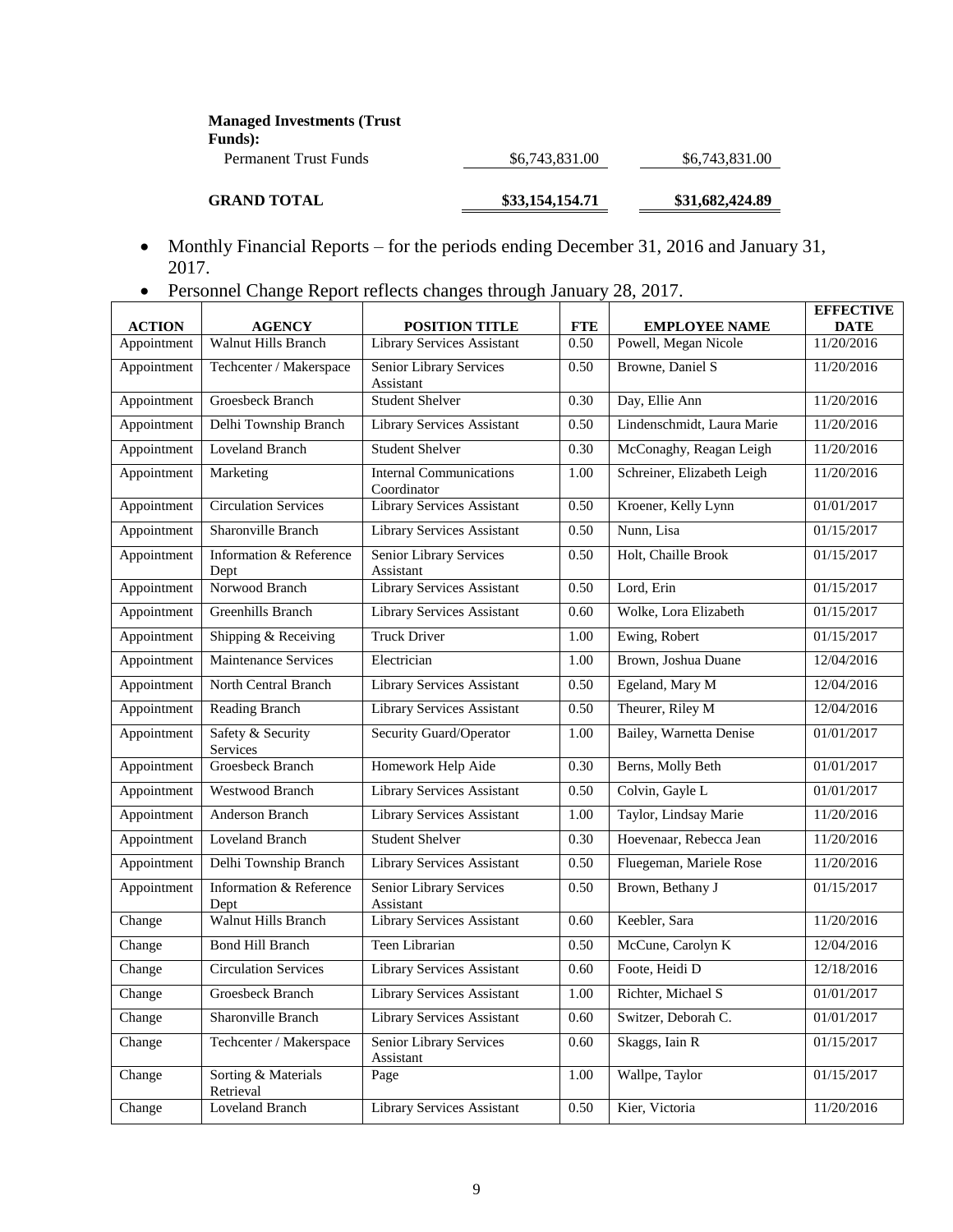| Change    | North Central Branch             | Library Services Assistant                           | 0.50 | Jones, Janie L               | 12/04/2016          |
|-----------|----------------------------------|------------------------------------------------------|------|------------------------------|---------------------|
| Change    | College Hill Branch              | Senior Library Services<br>Assistant                 | 1.00 | Brock, Alexander J           | 12/18/2016          |
| Change    | Geneology & Local<br>History     | Senior Library Services<br>Assistant                 | 0.50 | Hicks, Jessica D             | 12/18/2016          |
| Change    | Madeira Branch                   | <b>Library Services Assistant</b>                    | 0.60 | Taylor, Emma M               | 12/18/2016          |
| Change    | Sorting & Materials<br>Retrieval | Sorter                                               | 1.00 | Hughes-Gartin, Jacob H       | 01/01/2017          |
| Demotion  | <b>Bond Hill Branch</b>          | Teen Librarian                                       | 0.50 | Hartley, Megan R             | 01/01/2017          |
| Demotion  | Greenhills Branch                | Senior Library Services<br>Assistant                 | 1.00 | Mukuda, Julie S              | 01/15/2017          |
| Departure | <b>Custodial Services</b>        | Custodian                                            | 1.00 | Hill, Joseph B               | 12/01/2016          |
| Departure | Groesbeck Branch                 | Library Services Assistant                           | 1.00 | Oberrecht, Kathleen          | 12/30/2016          |
| Departure | <b>Fiscal Office</b>             | <b>Staff Accountant</b>                              | 1.00 | Thomas, Jenell W             | $\sqrt{12}/30/2016$ |
| Departure | Cataloging & Processing          | Line Assistant Physical<br>Processing                | 1.00 | Nguyen, Rebecca              | 12/30/2016          |
| Departure | Safety & Security<br>Services    | <b>Security Guard/Operator</b>                       | 1.00 | Blaine, Jeffrey E            | 12/28/2016          |
| Departure | <b>Fiscal Office</b>             | <b>Accounts Payable Clerk</b>                        | 1.00 | Atchley, Clara M             | 12/30/2016          |
| Departure | <b>Circulation Services</b>      | Library Services Assistant                           | 0.50 | McDaniel, Mckenzie T         | 11/25/2016          |
| Departure | <b>Cheviot Branch</b>            | Mid Size Branch Manager                              | 1.00 | Williams, Matthew R          | 12/02/2016          |
| Departure | Geneology & Local<br>History     | Senior Library Services<br>Assistant                 | 0.50 | Hoppenjans, Tiffany M        | 11/28/2016          |
| Departure | Marketing                        | Community & Government<br><b>Relations Assistant</b> | 0.50 | Mersfelder, Brittany R       | 11/23/2016          |
| Departure | College Hill Branch              | Teen Librarian                                       | 1.00 | Pina, Deanna M               | 12/09/2016          |
| Departure | North Central Branch             | <b>Library Services Assistant</b>                    | 0.50 | Carthan, Toni Denise         | 01/25/2017          |
| Departure | <b>Clifton Branch</b>            | <b>Library Services Assistant</b>                    | 0.50 | Wertz, Jennifer L            | 01/27/2017          |
| Departure | <b>Service Operations</b>        | Floater                                              | 1.00 | Doxsey, Curtis L             | 01/27/2017          |
| Departure | Information & Reference<br>Dept  | Shelver                                              | 0.50 | Hensley, Taylor A            | 01/05/2017          |
| Departure | Monfort Heights Branch           | Library Services Assistant                           | 0.50 | Riesenbeck, Robert M         | 01/06/2017          |
| Departure | Harrison Branch                  | <b>Student Shelver</b>                               | 0.30 | Crosley, Whitney L           | 01/12/2017          |
| Departure | <b>Oakley Branch</b>             | <b>Student Shelver</b>                               | 0.30 | Ladouceur, Olivia M          | 01/12/2017          |
| Departure | Madeira Branch                   | <b>Library Services Assistant</b>                    | 0.60 | Wade, Donald H               | 01/13/2017          |
| Departure | Teenspot                         | Student Shelver                                      | 0.30 | Henry, Robert L              | 01/19/2017          |
| Departure | <b>Blue Ash Branch</b>           | <b>Student Shelver</b>                               | 0.30 | Gray, Kaitlin M              | 01/20/2017          |
| Departure | Symmes Township<br><b>Branch</b> | Library Services Assistant                           | 0.60 | White, Amanda                | 12/31/2016          |
| Departure | <b>Technology Operations</b>     | <b>Technology Operations</b><br>Manager              | 1.00 | Beets, Martin B              | 01/03/2017          |
| Departure | Sharonville Branch               | <b>Student Shelver</b>                               | 0.30 | Bostogaite, Emilija          | 12/31/2016          |
| Departure | Techcenter / Makerspace          | Senior Library Services<br>Assistant                 | 0.50 | Tyree, Brian C               | 12/31/2016          |
| Departure | Wyoming Branch                   | <b>Student Shelver</b>                               | 0.30 | Moorman-Minton, Rachel A     | 12/28/2016          |
| Departure | <b>Clifton Branch</b>            | Library Services Assistant                           | 0.50 | Urbancsik, Jesse Michael     | 12/31/2016          |
| Departure | Oakley Branch                    | Mid Size Branch Manager                              | 1.00 | Fasanella, Melissa           | 12/30/2016          |
| Departure | North Central Branch             | <b>Student Shelver</b>                               | 0.30 | King, Erin                   | 12/16/2016          |
| Departure | Anderson Branch                  | Library Services Assistant                           | 0.50 | Kelch, Natalie               | 12/17/2016          |
| Departure | St Bernard Branch                | Student Shelver                                      | 0.30 | Hunter-Linville, Evan August | 12/03/2016          |